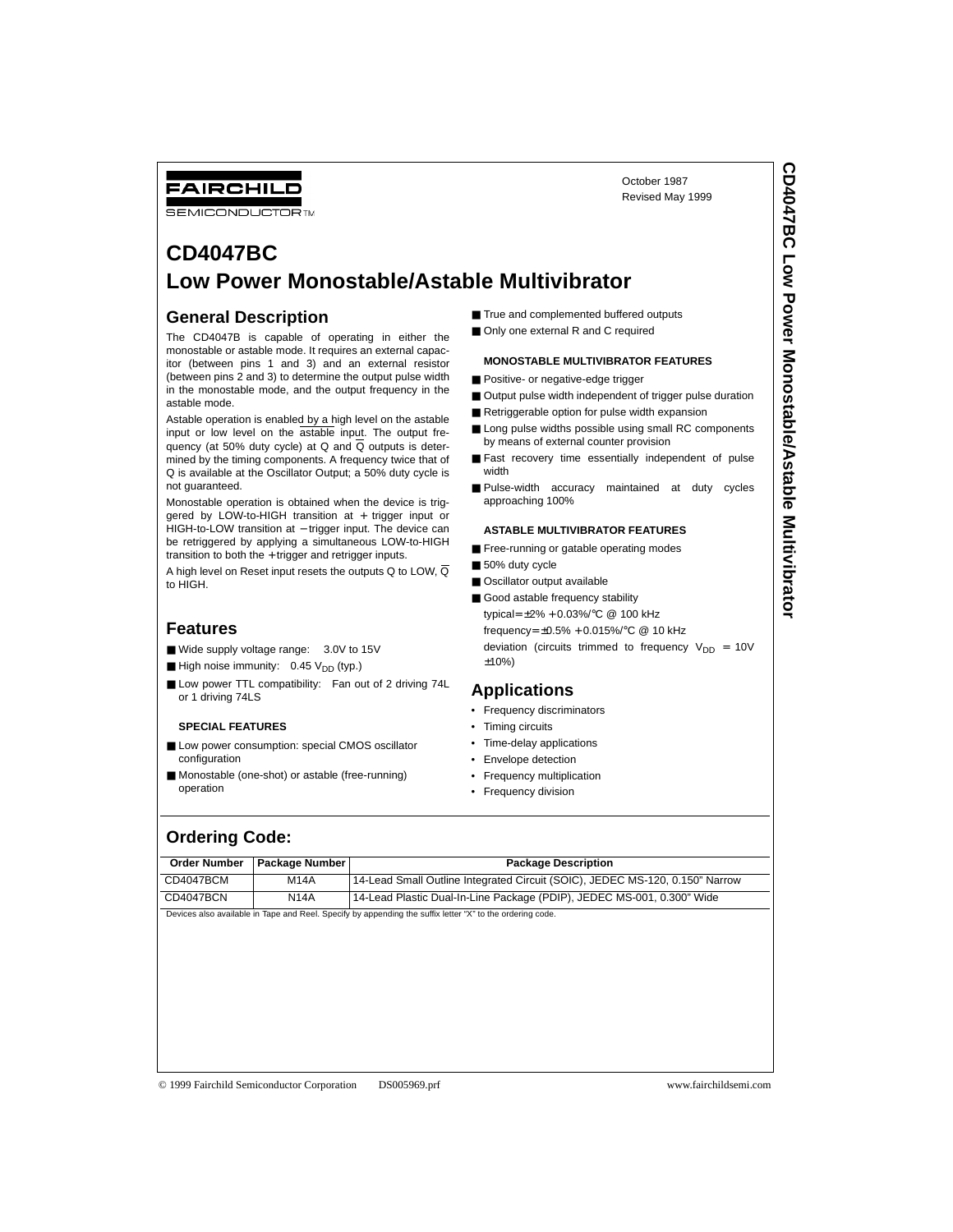

## **Function Table**

|                                  |                    | <b>Terminal Connections</b> |                    | <b>Output Pulse</b> | <b>Typical Output</b>    |
|----------------------------------|--------------------|-----------------------------|--------------------|---------------------|--------------------------|
| <b>Function</b>                  | To V <sub>DD</sub> | To V <sub>SS</sub>          | <b>Input Pulse</b> | <b>From</b>         | Period or                |
|                                  |                    |                             | To                 |                     | <b>Pulse Width</b>       |
| Astable Multivibrator            |                    |                             |                    |                     |                          |
| Free-Running                     | 4, 5, 6, 14        | 7, 8, 9, 12                 |                    | 10, 11, 13          | $t_A(10, 11) = 4.40$ RC  |
| <b>True Gating</b>               | 4, 6, 14           | 7, 8, 9, 12                 | 5                  | 10, 11, 13          | $t_A$ (13) = 2.20 RC     |
| <b>Complement Gating</b>         | 6, 14              | 5, 7, 8, 9, 12              | 4                  | 10, 11, 13          |                          |
| Monostable Multivibrator         |                    |                             |                    |                     |                          |
| Positive-Edge Trigger            | 4, 14              | 5, 6, 7, 9, 12              | 8                  | 10, 11              |                          |
| Negative-Edge Trigger            | 4, 8, 14           | 5, 7, 9, 12                 | 6                  | 10, 11              | $t_M$ (10, 11) = 2.48 RC |
| Retriggerable                    | 4.14               | 5, 6, 7, 9                  | 8.12               | 10, 11              |                          |
| External Countdown (Note 1)   14 |                    | 5, 6, 7, 8, 9, 12           | Figure 1           | Figure 1            | Figure 1                 |

**Note 1:** External resistor between terminals 2 and 3. External capacitor between terminals 1 and 3.

# **Typical Implementation of External Countdown Option**

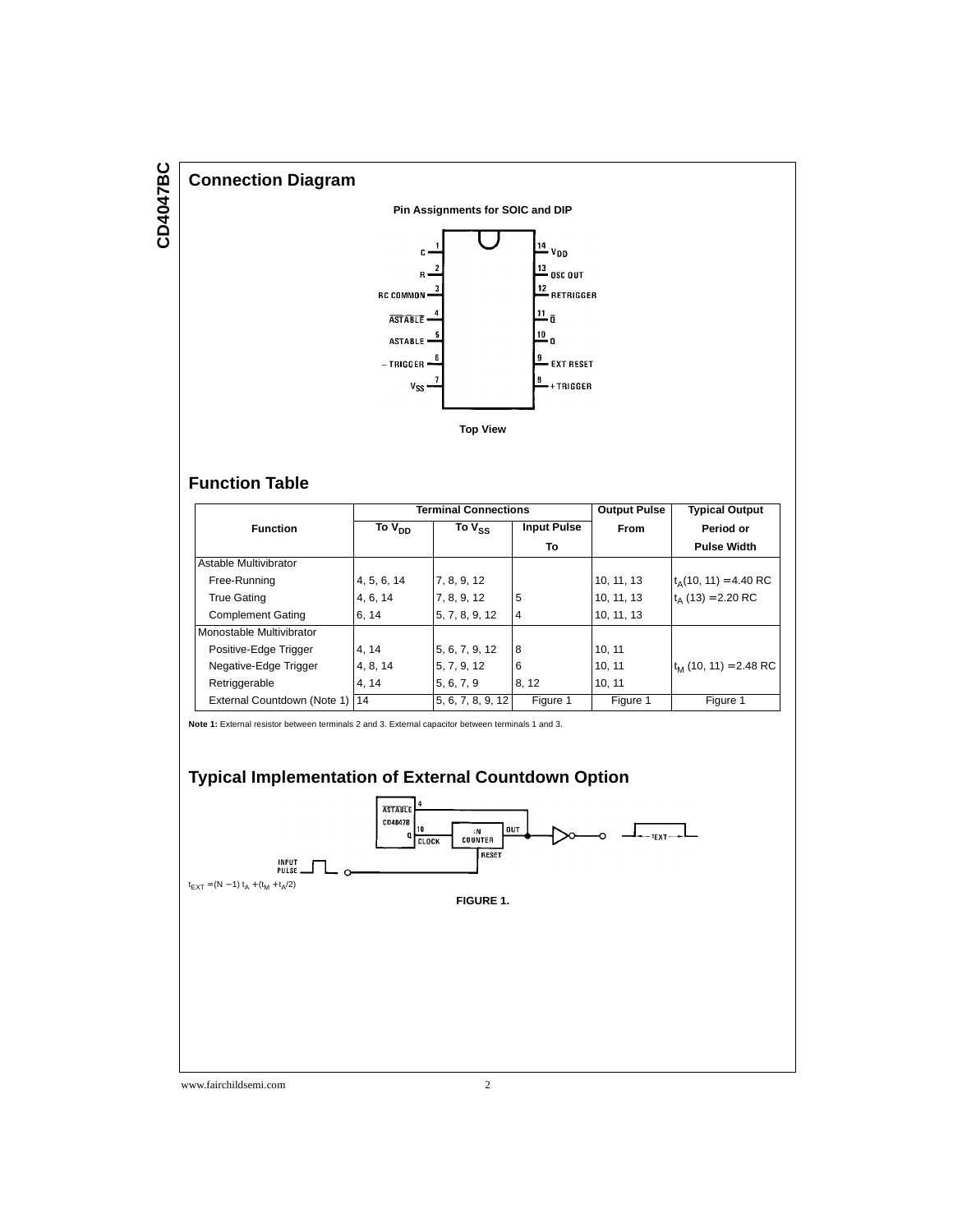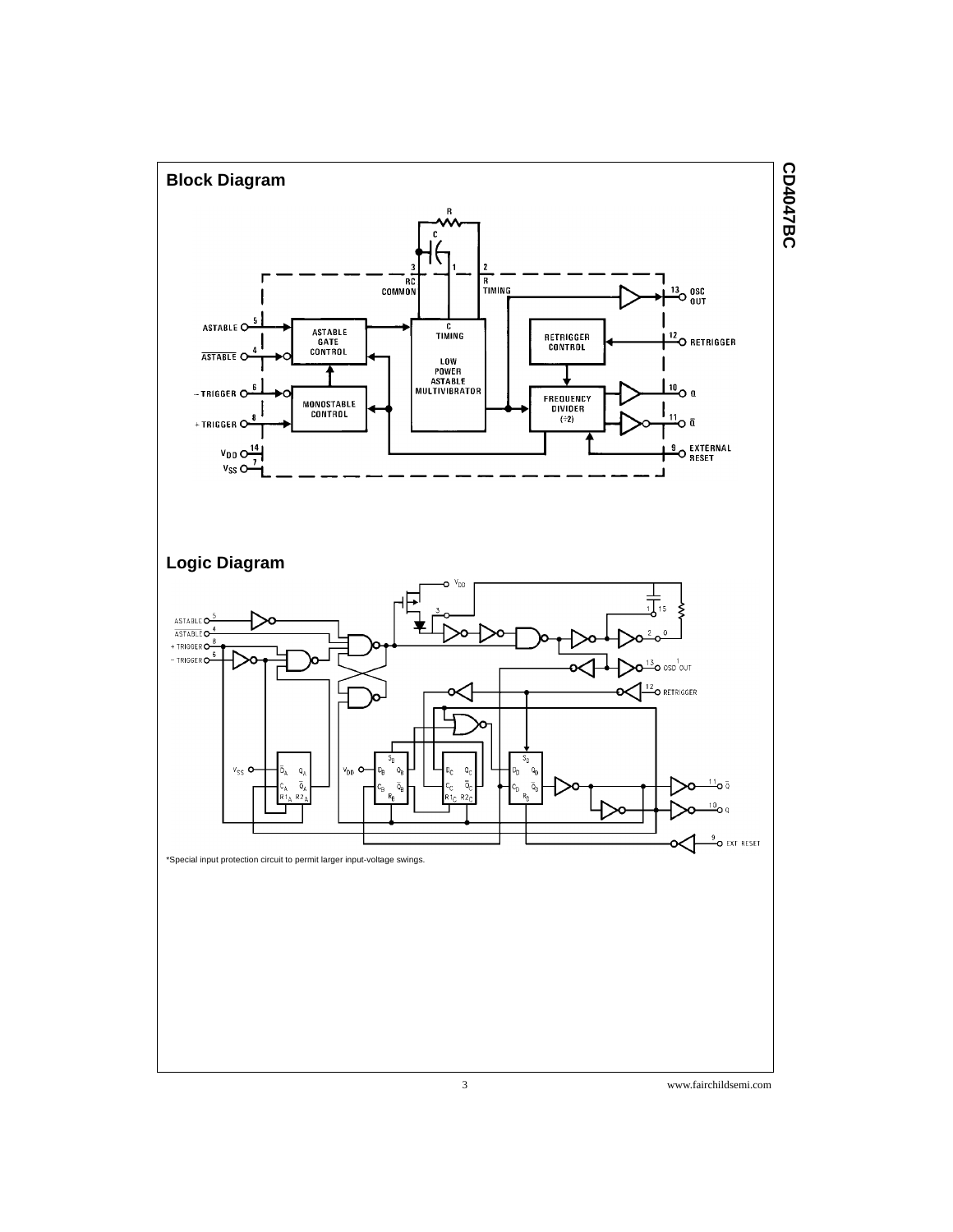CD4047BC **CD4047BC**

### **Absolute Maximum Ratings**(Note 2) (Note 3)

| DC Supply Voltage (V <sub>DD</sub> ) | $-0.5V$ to $+18V_{DC}$              |
|--------------------------------------|-------------------------------------|
| Input Voltage $(V_{IN})$             | $-0.5V$ to $V_{DD}$ +0.5 $V_{DC}$   |
| Storage Temperature Range $(T_S)$    | $-65^{\circ}$ C to $+150^{\circ}$ C |
| Power Dissipation $(P_D)$            |                                     |
| Dual-In-Line                         | 700 mW                              |
| Small Outline                        | 500 mW                              |
| Lead Temperature $(T_1)$             |                                     |
| (Soldering, 10 seconds)              | 260°C                               |

## **Recommended Operating Conditions** (Note 3)

| DC Supply Voltage (V <sub>DD</sub> ) | $3V$ to 15 $V_{\text{DC}}$         |
|--------------------------------------|------------------------------------|
| Input Voltage (V <sub>IN</sub> )     | 0 to $V_{DD}$ $V_{DC}$             |
| Operating Temperature Range $(T_A)$  | $-40^{\circ}$ C to $+85^{\circ}$ C |

**Note 2:** "Absolute Maximum Ratings" are those values beyond which the<br>safety of the device cannot be guaranteed. They are not meant to imply<br>that the devices should be operated at these limits. The table of "Recommended Operating Conditions" and "Electrical Characteristics" provides conditions for actual device operation.

**Note 3:**  $V_{SS} = 0V$  unless otherwise specified.

## **DC Electrical Characteristics** (Note 3)

| Symbol          | Parameter                        | <b>Conditions</b>                             | $-40^\circ C$ |        |         | $25^{\circ}$ C   |        | 85°C    |        | <b>Units</b>  |
|-----------------|----------------------------------|-----------------------------------------------|---------------|--------|---------|------------------|--------|---------|--------|---------------|
|                 |                                  |                                               | Min           | Max    | Min     | Typ              | Max    | Min     | Max    |               |
| $I_{DD}$        | Quiescent Device Current         | $V_{DD} = 5V$                                 |               | 20     |         |                  | 20     |         | 150    | μA            |
|                 |                                  | $V_{DD} = 10V$                                |               | 40     |         |                  | 40     |         | 300    | μA            |
|                 |                                  | $V_{DD} = 15V$                                |               | 80     |         |                  | 80     |         | 600    | μA            |
| $V_{OL}$        | LOW Level Output Voltage         | $ I_{\Omega}  < 1 \mu A$                      |               |        |         |                  |        |         |        |               |
|                 |                                  | $V_{DD} = 5V$                                 |               | 0.05   |         | $\Omega$         | 0.05   |         | 0.05   | $\vee$        |
|                 |                                  | $V_{DD} = 10V$                                |               | 0.05   |         | $\Omega$         | 0.05   |         | 0.05   | V             |
|                 |                                  | $V_{DD} = 15V$                                |               | 0.05   |         | $\Omega$         | 0.05   |         | 0.05   | V             |
| $V_{OH}$        | <b>HIGH Level Output Voltage</b> | $ I_{\Omega}  < 1 \mu A$                      |               |        |         |                  |        |         |        |               |
|                 |                                  | $V_{DD} = 5V$                                 | 4.95          |        | 4.95    | 5                |        | 4.95    |        | $\mathcal{U}$ |
|                 |                                  | $V_{DD} = 10V$                                | 9.95          |        | 9.95    | 10 <sup>10</sup> |        | 9.95    |        | $\vee$        |
|                 |                                  | $V_{DD} = 15V$                                | 14.95         |        | 14.95   | 15               |        | 14.95   |        | V             |
| $V_{\parallel}$ | LOW Level Input Voltage          | $V_{DD} = 5V$ , $V_{O} = 0.5V$ or 4.5V        |               | 1.5    |         | 2.25             | 1.5    |         | 1.5    | $\vee$        |
|                 |                                  | $V_{DD} = 10V$ , $V_{\Omega} = 1V$ or 9V      |               | 3.0    |         | 4.5              | 3.0    |         | 3.0    | V             |
|                 |                                  | $V_{DD}$ = 15V, $V_{\Omega}$ = 1.5V or 13.5V  |               | 4.0    |         | 6.75             | 4.0    |         | 4.0    | V             |
| V <sub>IH</sub> | <b>HIGH Level Input Voltage</b>  | $V_{DD} = 5V$ , $V_{O} = 0.5V$ or 4.5V        | 3.5           |        | 3.5     | 2.75             |        | 3.5     |        | $\vee$        |
|                 |                                  | $V_{DD} = 10V$ , $V_{\Omega} = 1V$ or 9V      | 7.0           |        | 7.0     | 5.5              |        | 7.0     |        | $\vee$        |
|                 |                                  | $V_{DD} = 15V$ , $V_{\Omega} = 1.5V$ or 13.5V | 11.0          |        | 11.0    | 8.25             |        | 11.0    |        | $\vee$        |
| $I_{OL}$        | <b>LOW Level Output Current</b>  | $V_{DD} = 5V$ , $V_{\Omega} = 0.4V$           | 0.52          |        | 0.44    | 0.88             |        | 0.36    |        | mA            |
|                 | (Note 4)                         | $V_{DD} = 10V$ , $V_{\Omega} = 0.5V$          | 1.3           |        | 1.1     | 2.25             |        | 0.9     |        | mA            |
|                 |                                  | $V_{DD} = 15V$ , $V_{O} = 1.5V$               | 3.6           |        | 3.0     | 8.8              |        | 2.4     |        | mA            |
| $I_{OH}$        | <b>HIGH Level Output Current</b> | $V_{DD} = 5V$ , $V_{\Omega} = 4.6V$           | $-0.52$       |        | $-0.44$ | $-0.88$          |        | $-0.36$ |        | mA            |
|                 | (Note 4)                         | $V_{DD} = 10V$ , $V_{O} = 9.5V$               | $-1.3$        |        | $-1.1$  | $-2.25$          |        | $-0.9$  |        | mA            |
|                 |                                  | $V_{DD} = 15V$ , $V_{\Omega} = 13.5V$         | $-3.6$        |        | $-3.0$  | $-8.8$           |        | $-2.4$  |        | mA            |
| $I_{IN}$        | Input Current                    | $V_{DD} = 15V$ , $V_{IN} = 0V$                |               | $-0.3$ |         | $-10^{-5}$       | $-0.3$ |         | $-1.0$ | μA            |
|                 |                                  | $V_{DD} = 15V$ , $V_{IN} = 15V$               |               | 0.3    |         | $10^{-5}$        | 0.3    |         | 1.0    | μA            |

Note 4:  $I_{OH}$  and  $I_{OL}$  are tested one output at a time.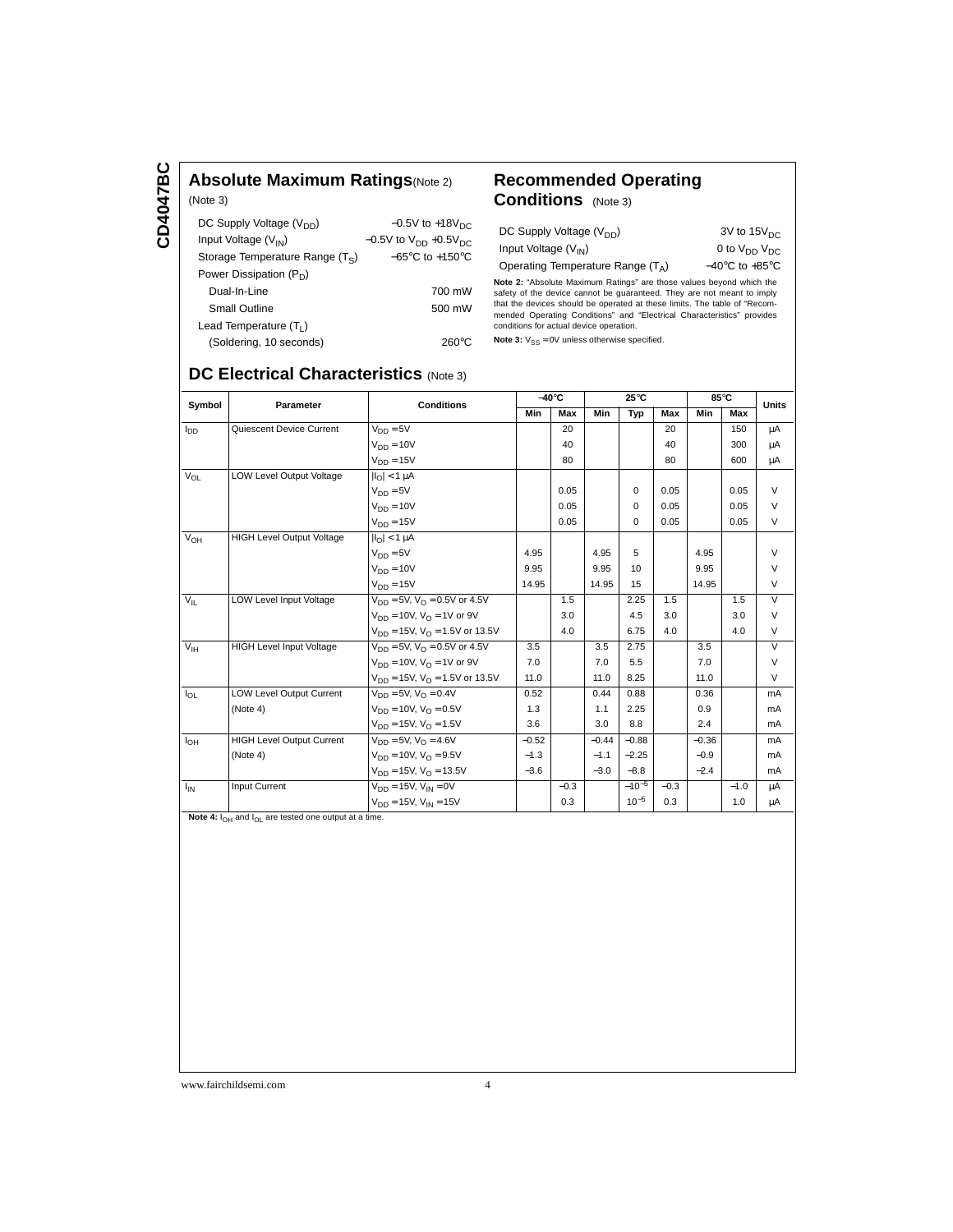| ns<br>ns<br>ns<br>ns<br>ns<br>ns<br>ns<br>ns<br>ns<br>ns<br>ns |
|----------------------------------------------------------------|
|                                                                |
|                                                                |
|                                                                |
|                                                                |
|                                                                |
|                                                                |
|                                                                |
|                                                                |
|                                                                |
|                                                                |
|                                                                |
| ns                                                             |
| ns                                                             |
| ns                                                             |
| ns                                                             |
| ns                                                             |
| ns                                                             |
| ns                                                             |
|                                                                |
| ns                                                             |
| ns                                                             |
| ns                                                             |
| μs                                                             |
| μs                                                             |
| μs                                                             |
| pF                                                             |
|                                                                |

CD4047BC **CD4047BC**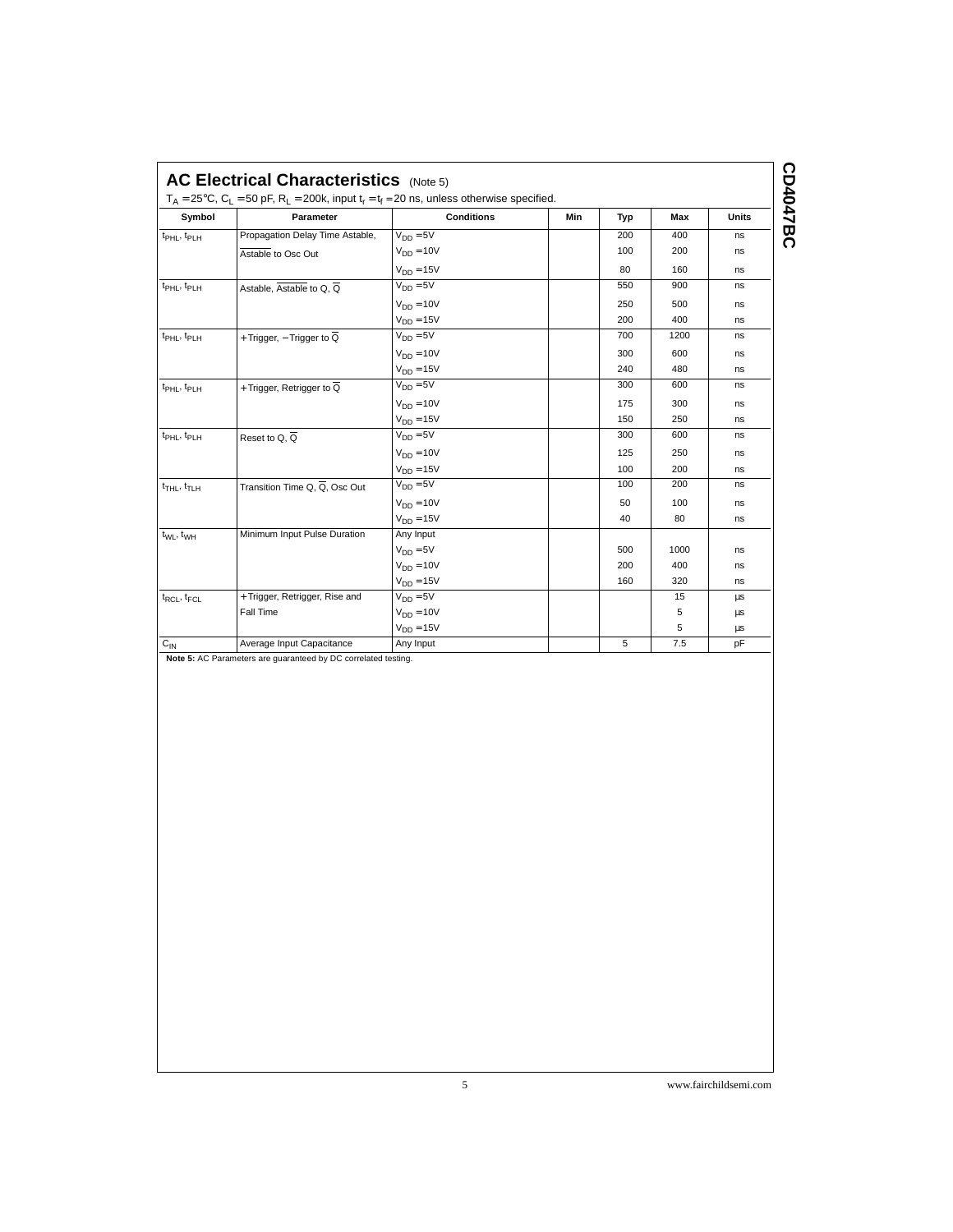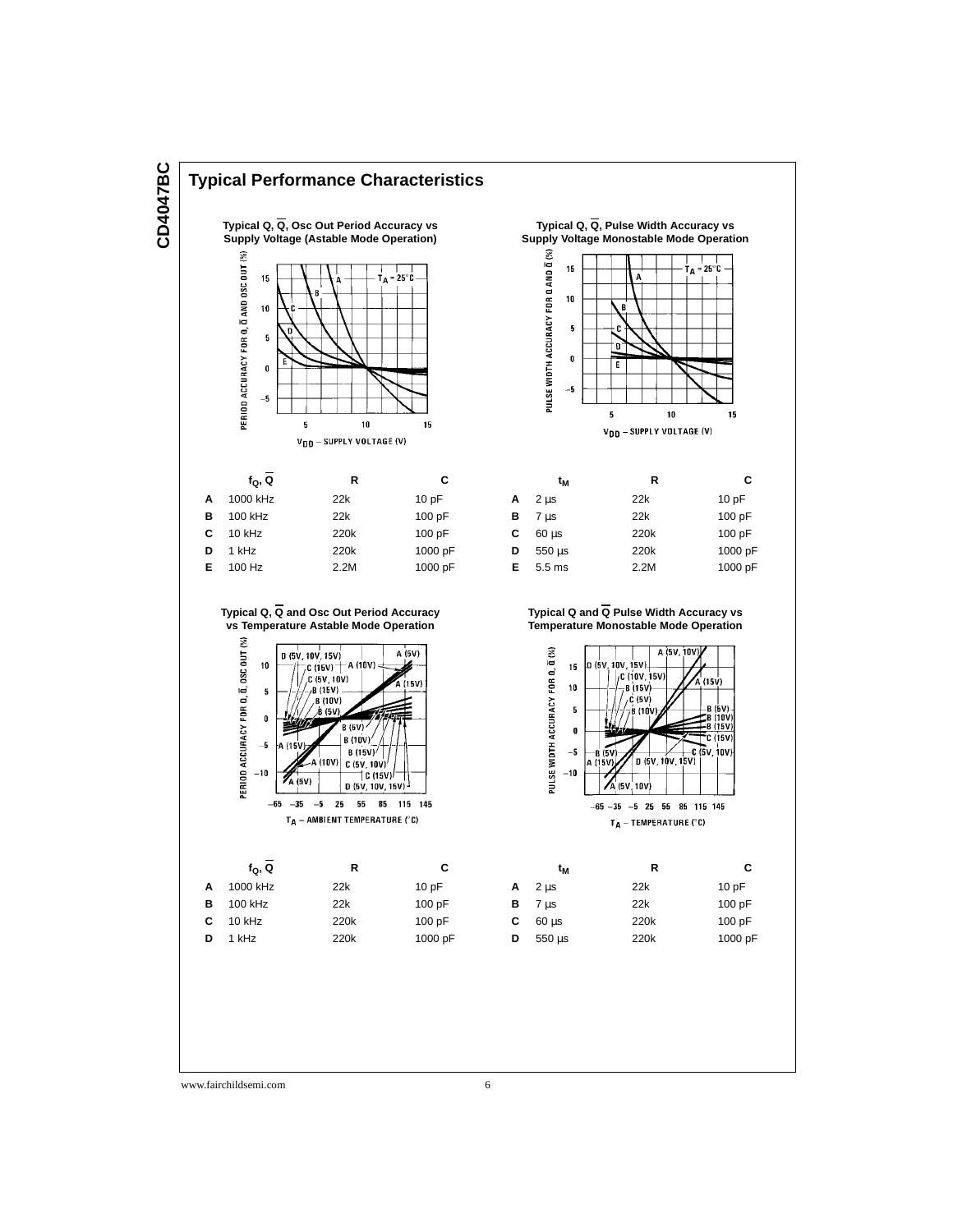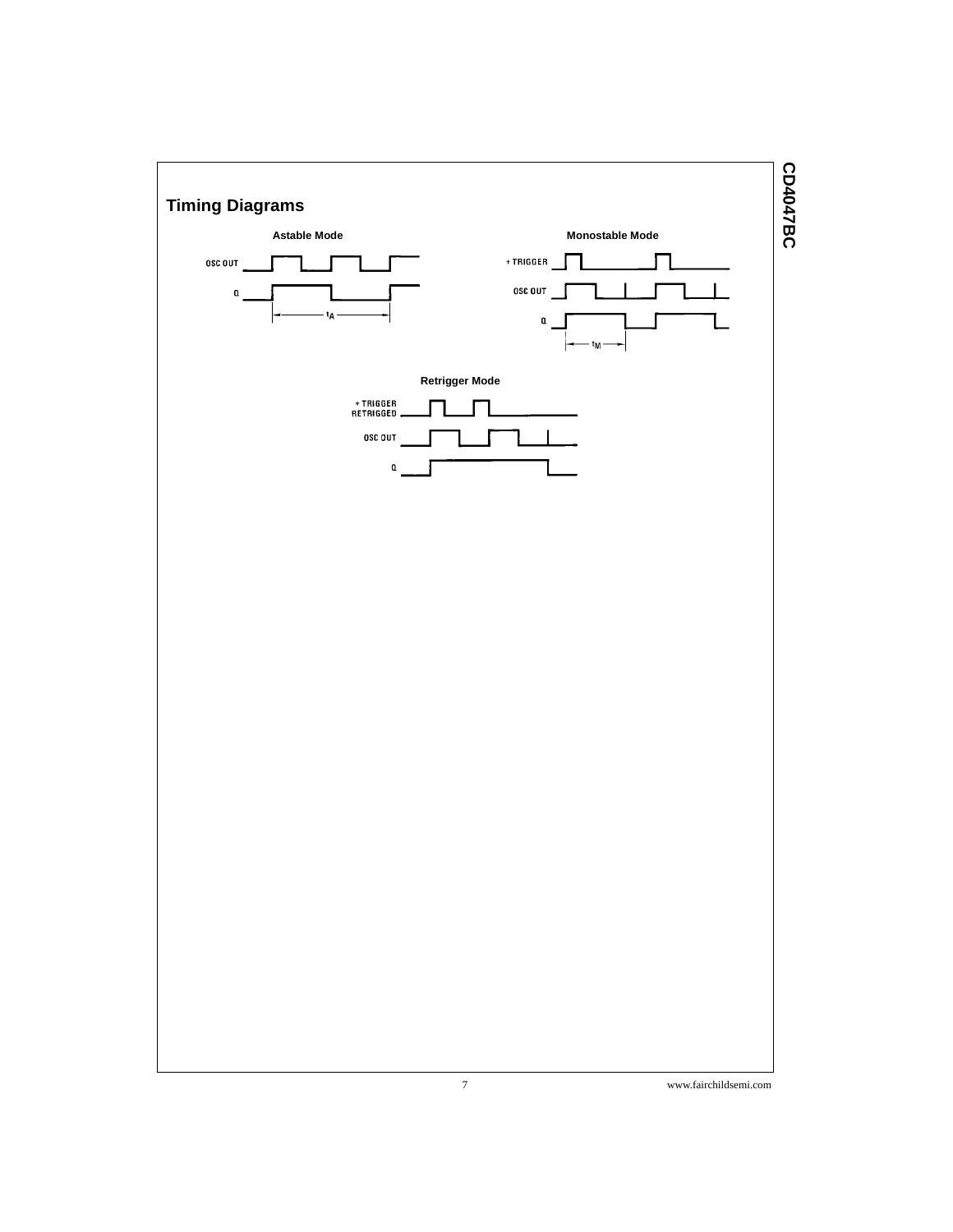